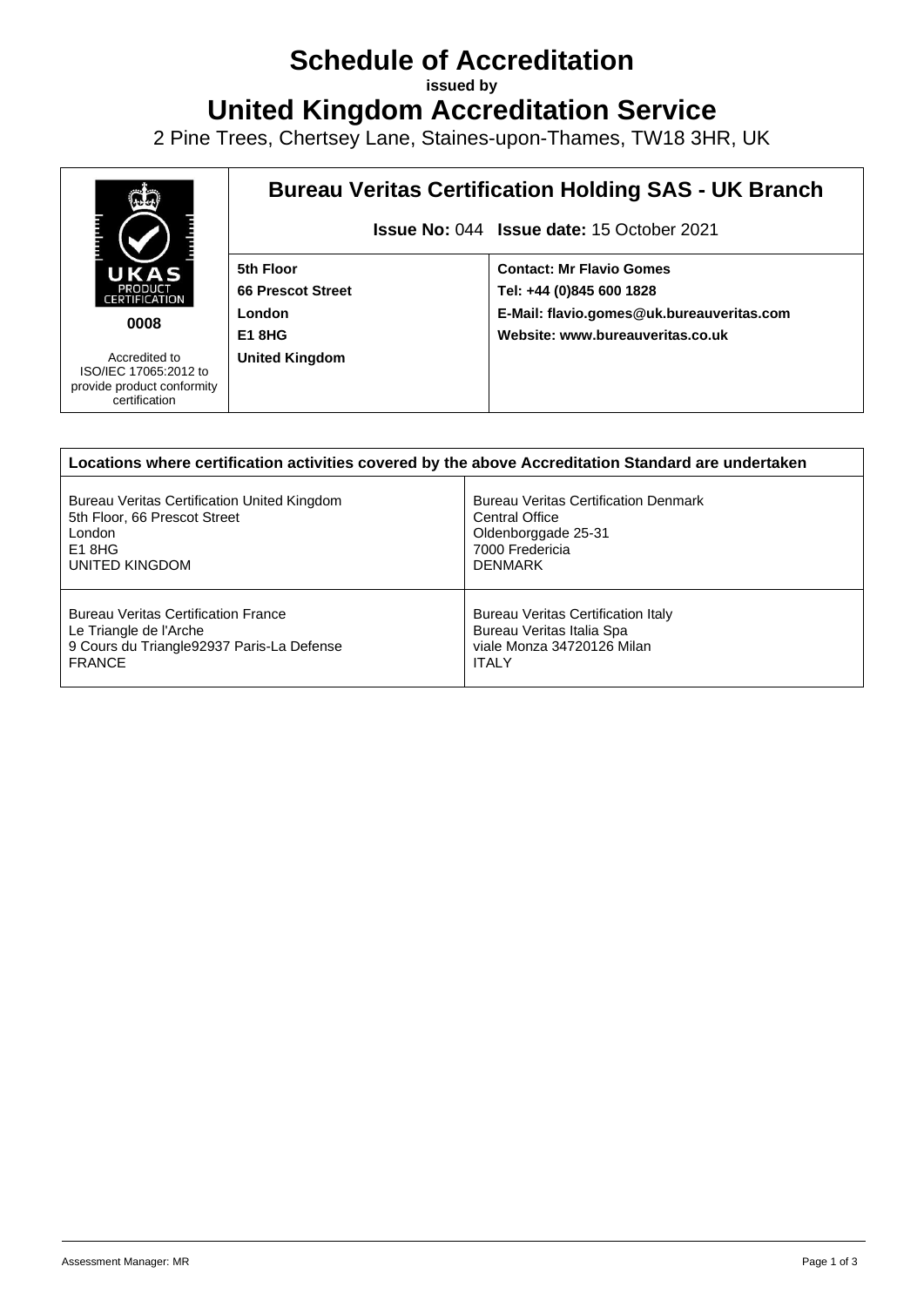

## **Schedule of Accreditation issued by United Kingdom Accreditation Service**

2 Pine Trees, Chertsey Lane, Staines-upon-Thames, TW18 3HR, UK

## **Bureau Veritas Certification Holding SAS – UK Branch**

**Issue No:** 044 **Issue date:** 15 October 2021

Accredited to ISO/IEC 17065:2012 to provide product conformity certification

## DETAIL OF ACCREDITATION

| <b>Product</b>                                                                                                                                                                                                                                                                                                                                                                                                                                                                                                                                                                                                                                                                                                          | <b>Standard</b>                                              |
|-------------------------------------------------------------------------------------------------------------------------------------------------------------------------------------------------------------------------------------------------------------------------------------------------------------------------------------------------------------------------------------------------------------------------------------------------------------------------------------------------------------------------------------------------------------------------------------------------------------------------------------------------------------------------------------------------------------------------|--------------------------------------------------------------|
| FOOD PACKAGING MANUFACTURE:<br>- Glass manufacture and forming<br>- Paper manufacture and conversion<br>- Metal forming<br>- Rigid Plastics forming<br>- Flexible Plastics manufacture<br>- Other manufacturing<br>- Print Processes<br>- Chemical Processes                                                                                                                                                                                                                                                                                                                                                                                                                                                            | <b>BRC</b> Global Standard -<br>Packaging Materials, Issue 6 |
| <b>FOOD PROCESSING</b><br>Cat 1 - Raw red meat<br>Cat 2 - Raw poultry<br>Cat 3 - Raw prepared products (meat andvegetarian)<br>Cat 4 - Raw fish products<br>Cat 5 - Fruit, vegetables and nuts<br>Cat 6 - Prepared fruit, vegetables and nuts<br>Cat 7 - Dairy, liquid egg<br>Cat 8 - Cooked meat/fish products<br>Cat 9 – Raw cured and/or fermented meat and fish<br>Cat 10 - Ready meals & sandwiches; ready-to-eat desserts<br>Cat 11 - Low/high acid in cans/glass/plastic containers<br>Cat 12 - Beverages<br>Cat 13 - Alcoholic drinks & fermented/brewed products<br>Cat 14 - Bakery<br>Cat 15 - Dried foods and ingredients<br>Cat 16 - Confectionery<br>Cat 17 - Cereals and snacks<br>Cat 18 - Oils and fats | BRC Global Standard - Food Safety, Issue 8                   |